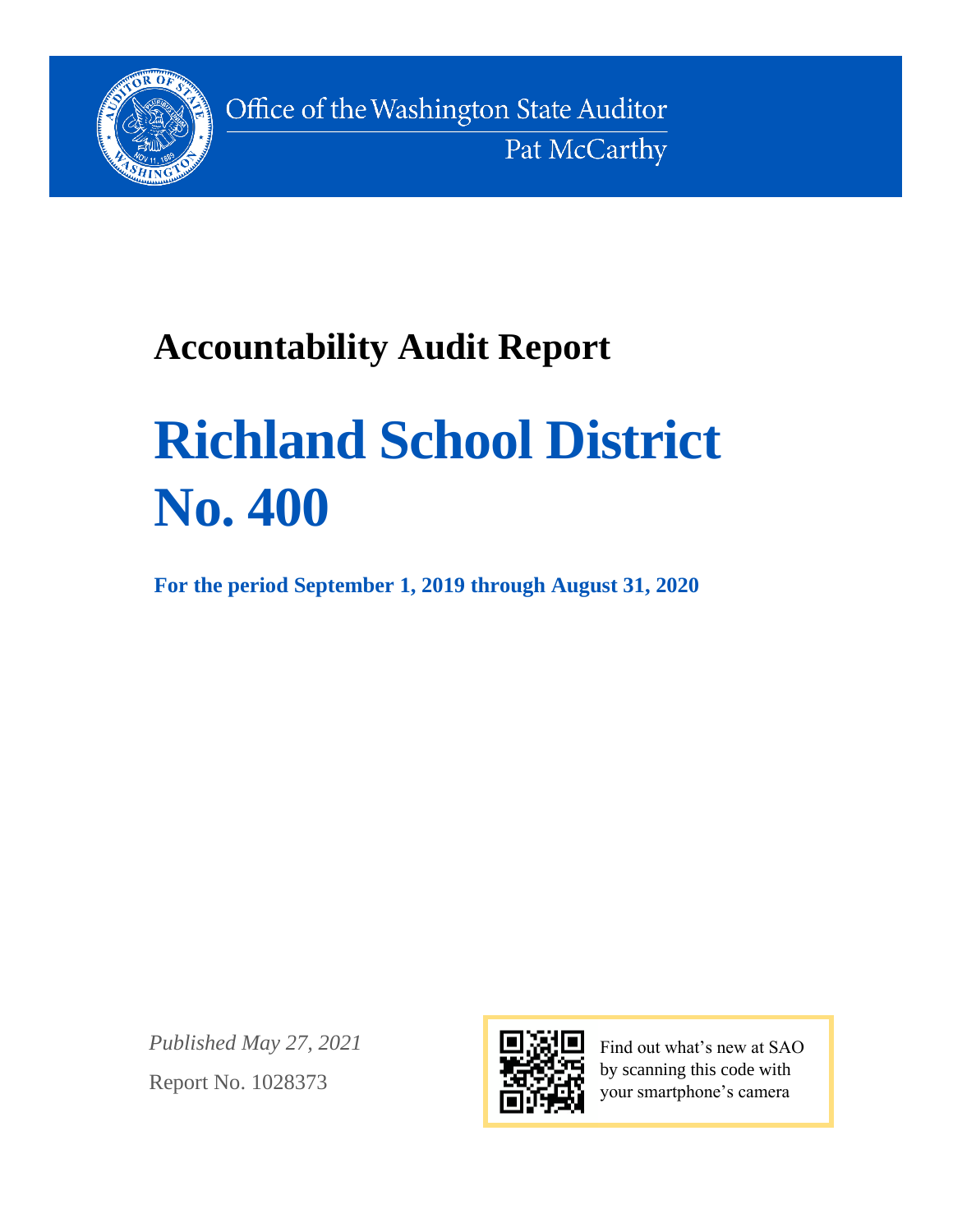

## **Office of the Washington State Auditor Pat McCarthy**

May 27, 2021

Board of Directors Richland School District No. 400 Richland, Washington

#### **Report on Accountability**

Thank you for the opportunity to work with you to promote accountability, integrity and openness in government. The Office of the Washington State Auditor takes seriously our role of providing state and local governments with assurance and accountability as the independent auditor of public accounts. In this way, we strive to help government work better, cost less, deliver higher value and earn greater public trust.

Independent audits provide essential accountability and transparency for District operations. This information is valuable to management, the governing body and public stakeholders when assessing the government's stewardship of public resources.

Attached is our independent audit report on the District's compliance with applicable requirements and safeguarding of public resources for the areas we examined. We appreciate the opportunity to work with your staff and value your cooperation during the audit.

Sincerely,

Tat Muchy

Pat McCarthy State Auditor Olympia, WA

#### *Americans with Disabilities*

*In accordance with the Americans with Disabilities Act, we will make this document available in alternative formats. For more information, please contact our Office at (564) 999-0950, TDD Relay at (800) 833-6388, or email our webmaster at [webmaster@sao.wa.gov](mailto:webmaster@sao.wa.gov)*.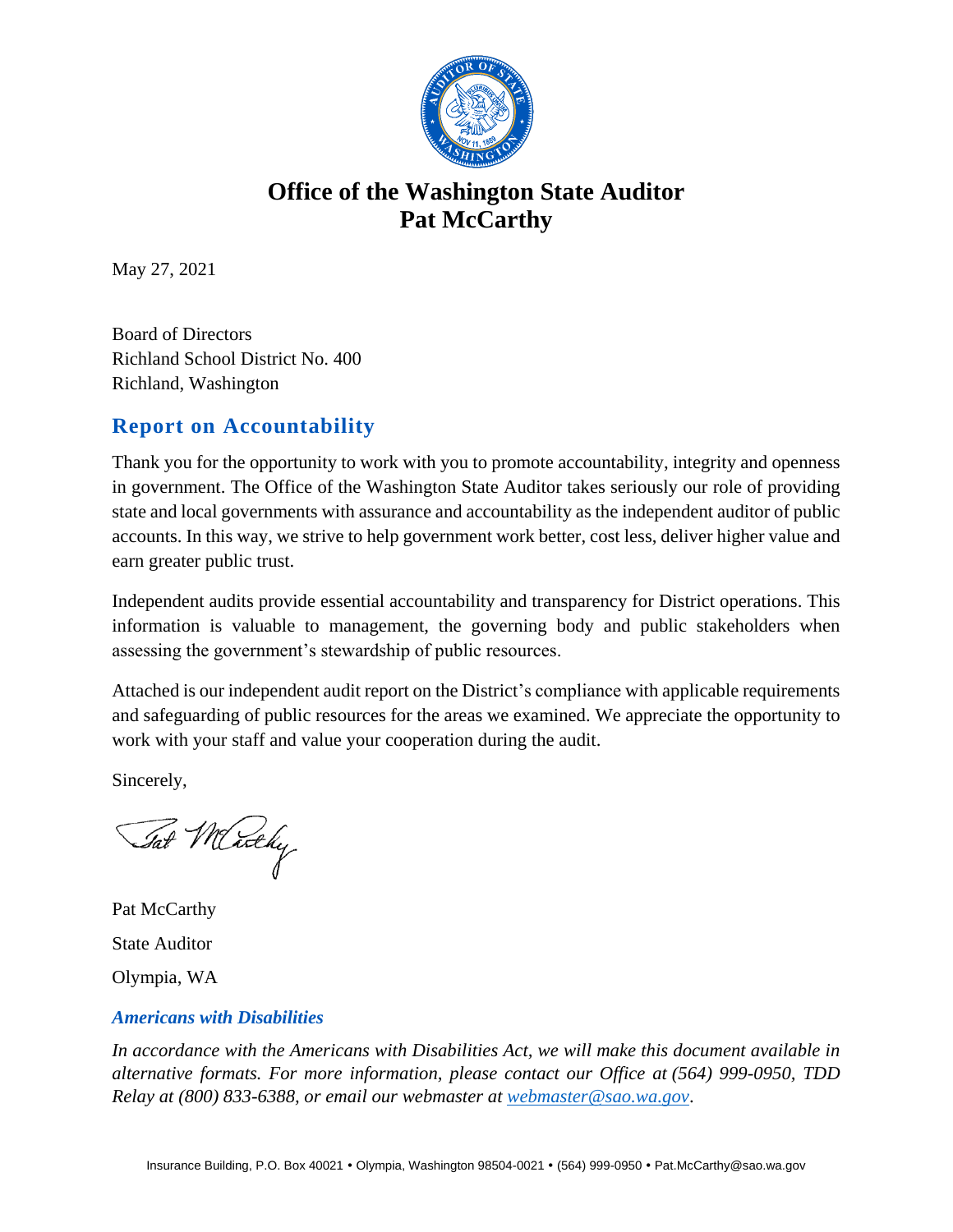### **TABLE OF CONTENTS**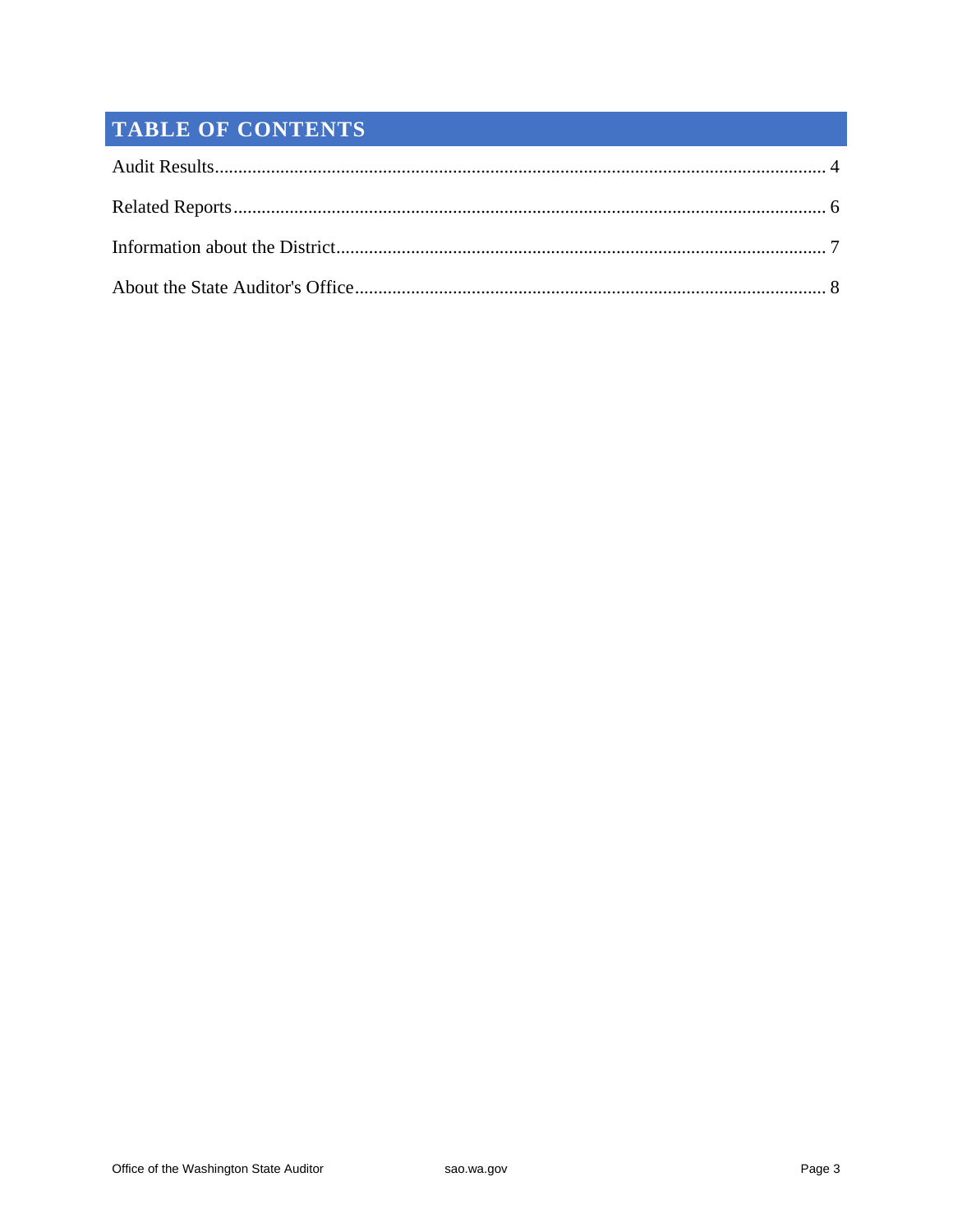#### <span id="page-3-0"></span>**AUDIT RESULTS**

#### **Results in brief**

This report describes the overall results and conclusions for the areas we examined. In those selected areas, District operations complied, in all material respects, with applicable state laws, regulations, and its own policies, and provided adequate controls over the safeguarding of public resources.

In keeping with general auditing practices, we do not examine every transaction, activity, policy, internal control, or area. As a result, no information is provided on the areas that were not examined.

#### **About the audit**

This report contains the results of our independent accountability audit of Richland School District No. 400 from September 1, 2019 through August 31, 2020.

Management is responsible for ensuring compliance and adequate safeguarding of public resources from fraud, loss or abuse. This includes the design, implementation and maintenance of internal controls relevant to these objectives.

This audit was conducted under the authority of RCW 43.09.260, which requires the Office of the Washington State Auditor to examine the financial affairs of all local governments. Our audit involved obtaining evidence about the District's use of public resources, compliance with state laws and regulations and its own policies and procedures, and internal controls over such matters. The procedures performed were based on our assessment of risks in the areas we examined.

Based on our risk assessment for the year ended August 31, 2020, the areas examined were those representing the highest risk of fraud, loss, abuse, or noncompliance. We examined the following areas during this audit period:

- Procurement public works and professional services
- Payroll gross wages, leave cash outs and supplemental contracts
- Land purchase
- Accounts payable general disbursements and electronic funds transfers
- Use of restricted funds professional learning and local revenues
- Tracking and monitoring of theft sensitive assets, such as Chromebooks
- Student enrollment reporting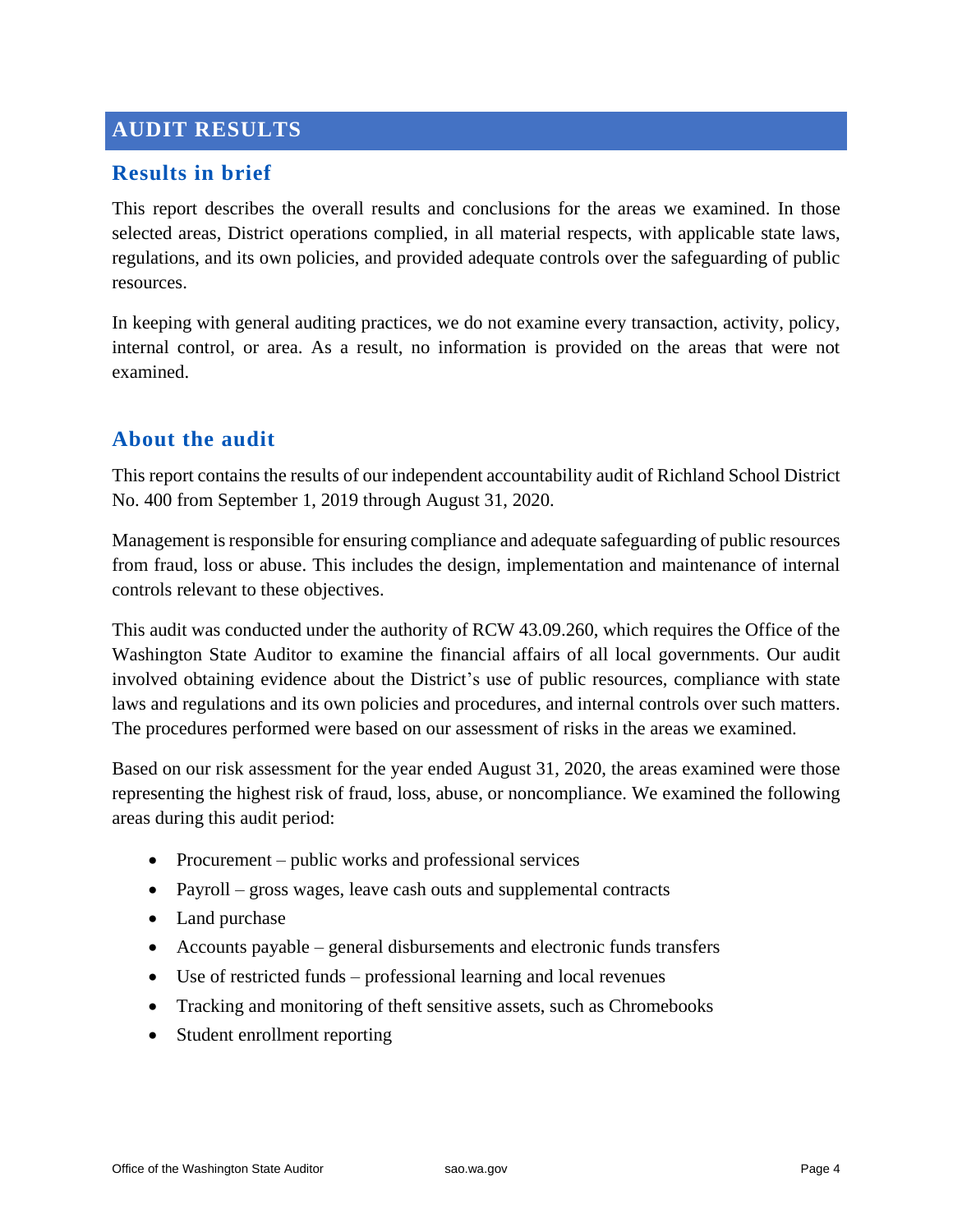- Associate Student Body activities at Richland High School and Hanford High School fundraisers
- Financial condition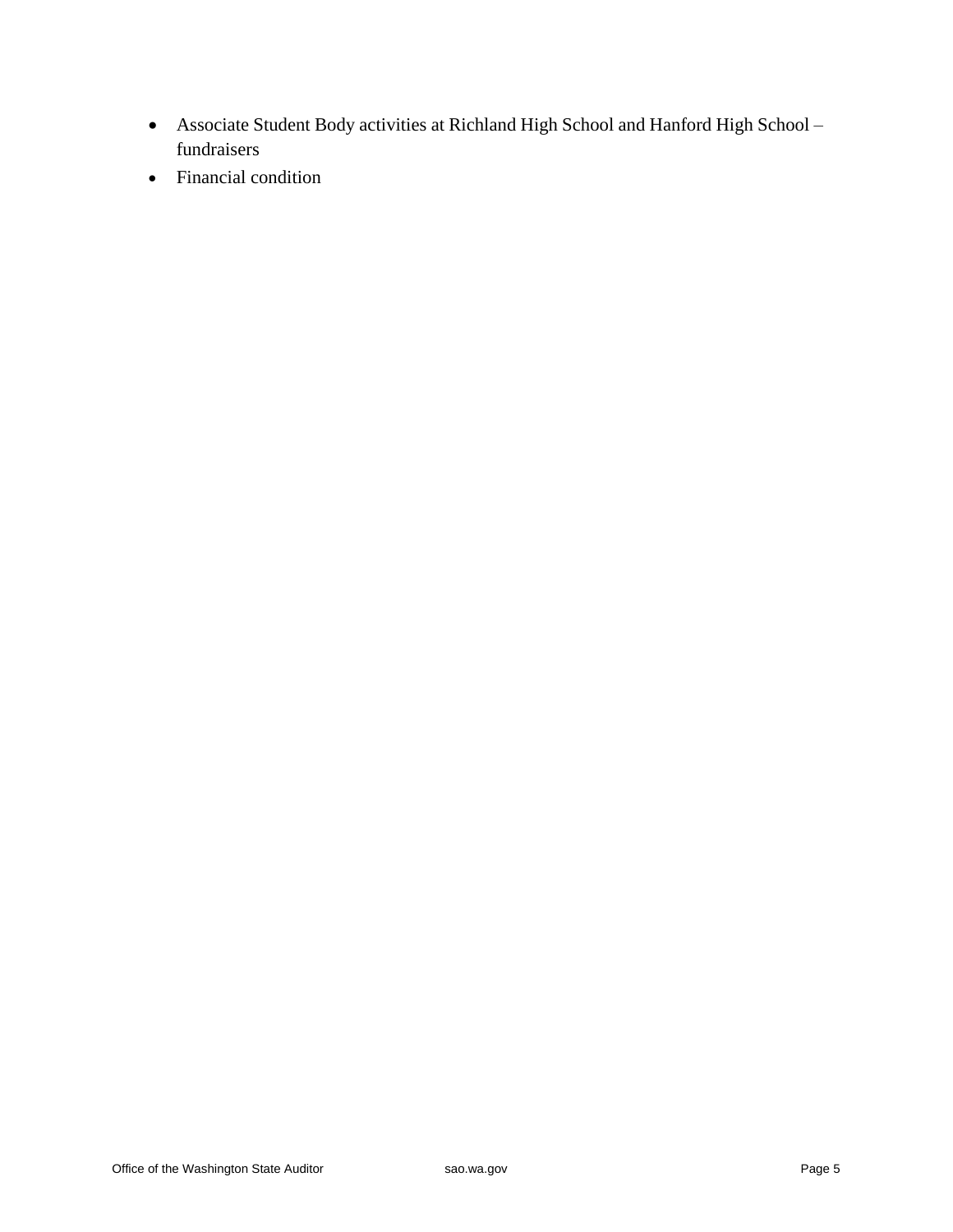#### <span id="page-5-0"></span>**RELATED REPORTS**

#### **Financial**

Our opinion on the District's financial statements and compliance with federal grant program requirements is provided in a separate report, which includes the District's financial statements. That report is available on our website, [http://portal.sao.wa.gov/ReportSearch.](http://portal.sao.wa.gov/ReportSearch/?qItemType=1&qItemDesc=Richland%20School%20District%20No%20400&qItemValue=1821)

#### **Federal grant programs**

We evaluated internal controls and tested compliance with the federal program requirements, as applicable, for the District's major federal program, which is listed in the Schedule of Findings and Questioned Costs section of the separate financial statement and single audit report. That report is available on our website, [http://portal.sao.wa.gov/ReportSearch.](http://portal.sao.wa.gov/ReportSearch/?qItemType=1&qItemDesc=Richland%20School%20District%20No%20400&qItemValue=1821)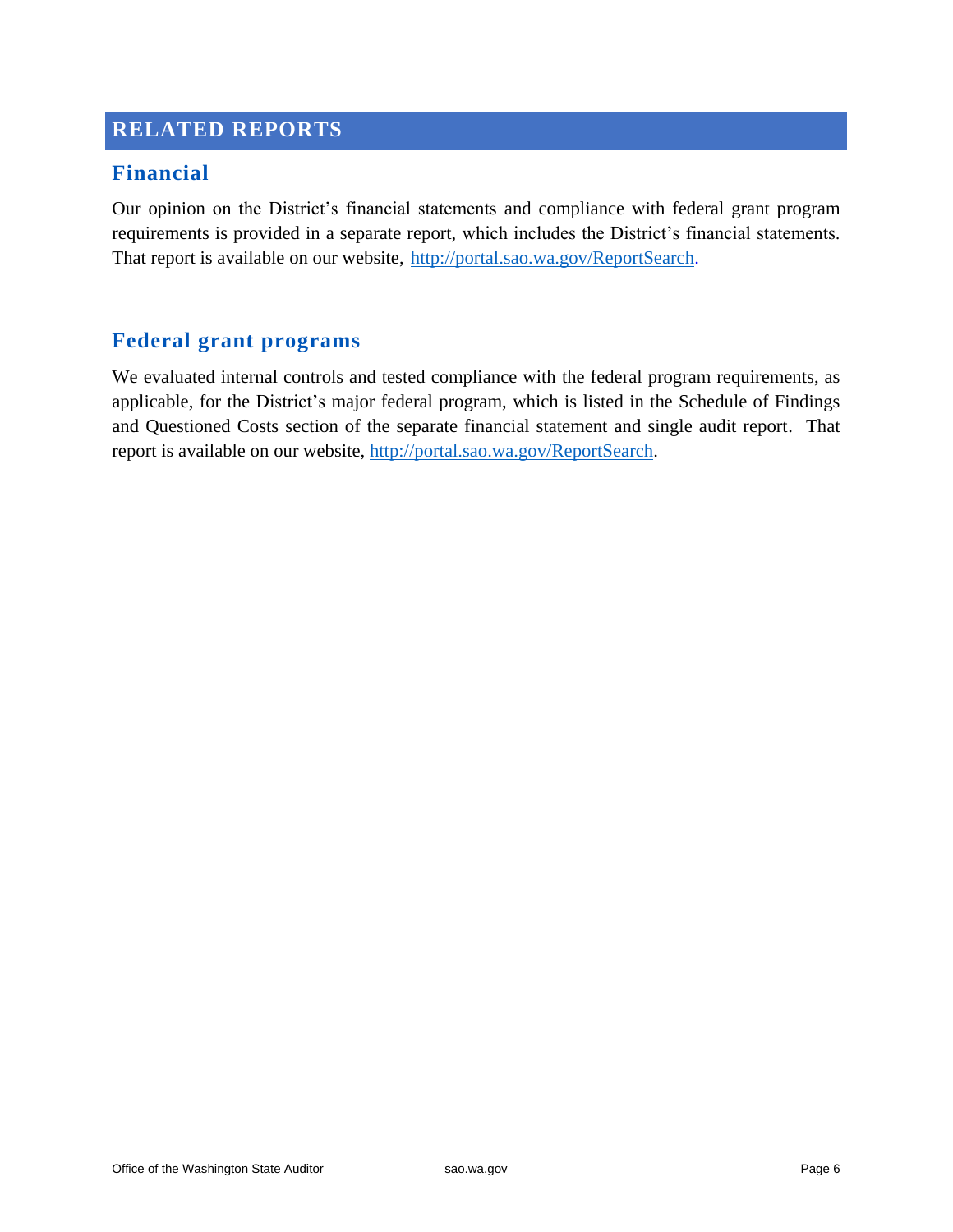#### <span id="page-6-0"></span>**INFORMATION ABOUT THE DISTRICT**

Richland School District No. 400 provides educational services to about 13,900 students in kindergarten through 12th grade in Benton County. The District operates 11 elementary schools, four middle schools, and two high schools, including five alternative schools.

An elected, five-member Board of Directors governs the District. The Board appoints management to oversee the District's daily operations and about 1,700 employees. For fiscal year 2020, the District reported total revenue of about \$213 million and total expenditures of about \$243 million.

| Contact information related to this report |                                                                                |  |
|--------------------------------------------|--------------------------------------------------------------------------------|--|
| Address:                                   | Richland School District No. 400<br>6972 Keene Road<br>West Richland, WA 99353 |  |
| Contact:                                   | Cynthia Robinette, Assistant Finance Director                                  |  |
| Telephone:                                 | 509-967-6013                                                                   |  |
| Website:                                   | www.rsd.edu                                                                    |  |

*Information current as of report publish date.*

#### **Audit history**

You can find current and past audit reports for Richland School District No. 400 at [http://portal.sao.wa.gov/ReportSearch.](http://portal.sao.wa.gov/ReportSearch/?qItemType=1&qItemDesc=Richland%20School%20District%20No%20400&qItemValue=1821)